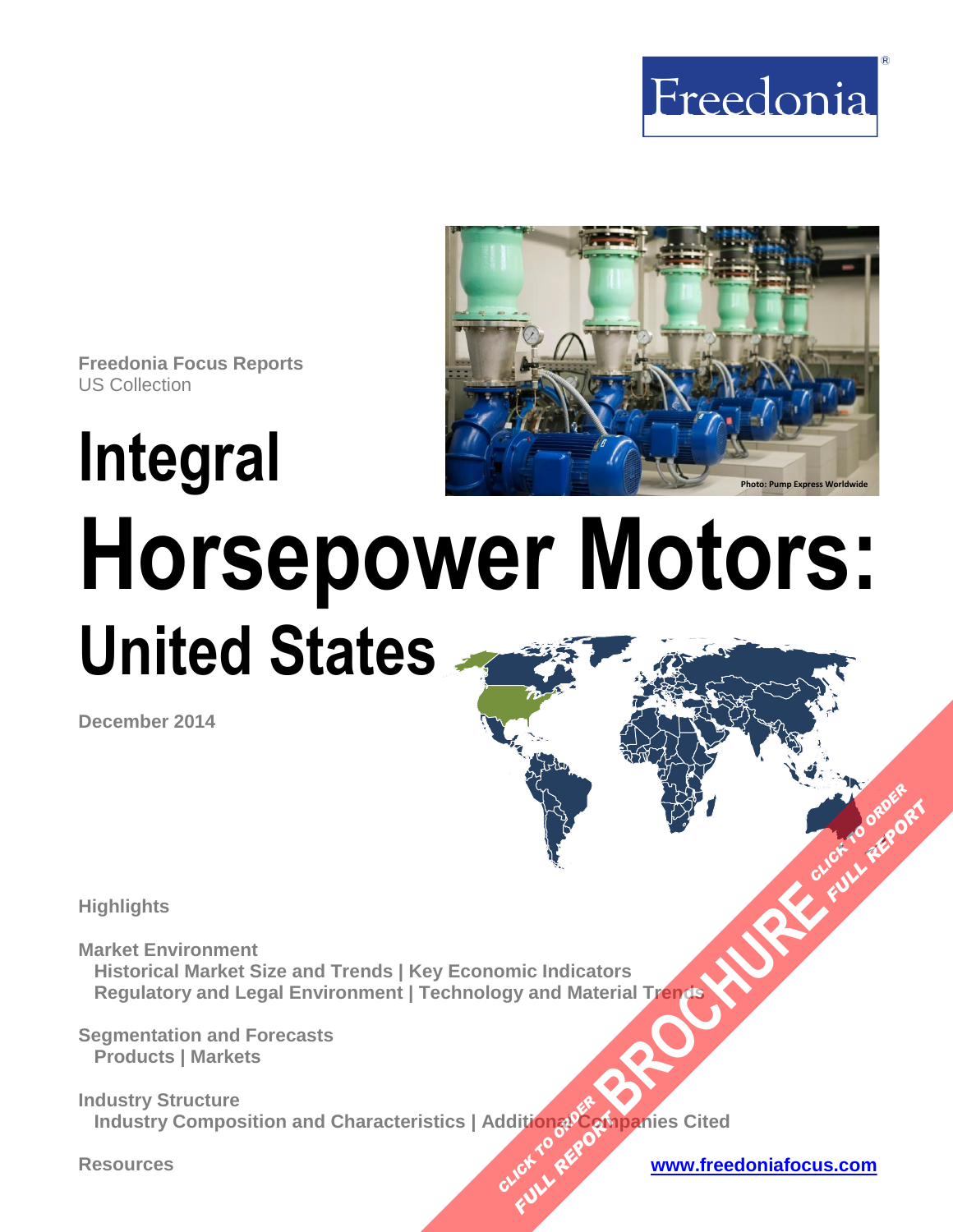## <span id="page-1-0"></span>ABOUT THIS REPORT

### Scope & Method

This report forecasts US integral horsepower (IHP) motor demand in US dollars at the manufacturers' level to 2018. Total demand is segmented by product in terms of:

- induction alternating current (AC)
- synchronous AC
- brushed direct current (DC)
- brushless DC.

Universal motors, which can run on AC or DC power, are grouped with DC motors for the purpose of this report.

Total demand is also segmented by market as follows:

- heating and cooling
- machinery
- aerospace and other transport equipment
- household appliances
- motor vehicles
- other markets such as commercial equipment, exercise equipment, and scientific instruments.

To illustrate historical trends, total demand is provided at five-year intervals for 2003, 2008, and 2013; the various segments are reported for 2008 and 2013.

Forecasts are developed via the identification and analysis of pertinent statistical relationships and other historical trends/events as well as their expected progression/impact over the forecast period. Changes in quantities between reported years of a given total or segment are typically provided in terms of five-year compound annual growth rates (CAGRs). For the sake of brevity, forecasts are generally stated in smoothed CAGR-based descriptions to the forecast year, such as "demand is projected to rise 3.2% annually through 2018." The result of any particular year over that period, however, may exhibit volatility and depart from a smoothed, long-term trend, as historical data typically illustrate.

Key macroeconomic indicators are also provided at five-year intervals with CAGRs for the years corresponding to other reported figures. Other various topics, including profiles of pertinent leading suppliers, are covered in this report. A full outline of report items by page is available in the [Table of Contents.](#page-3-0)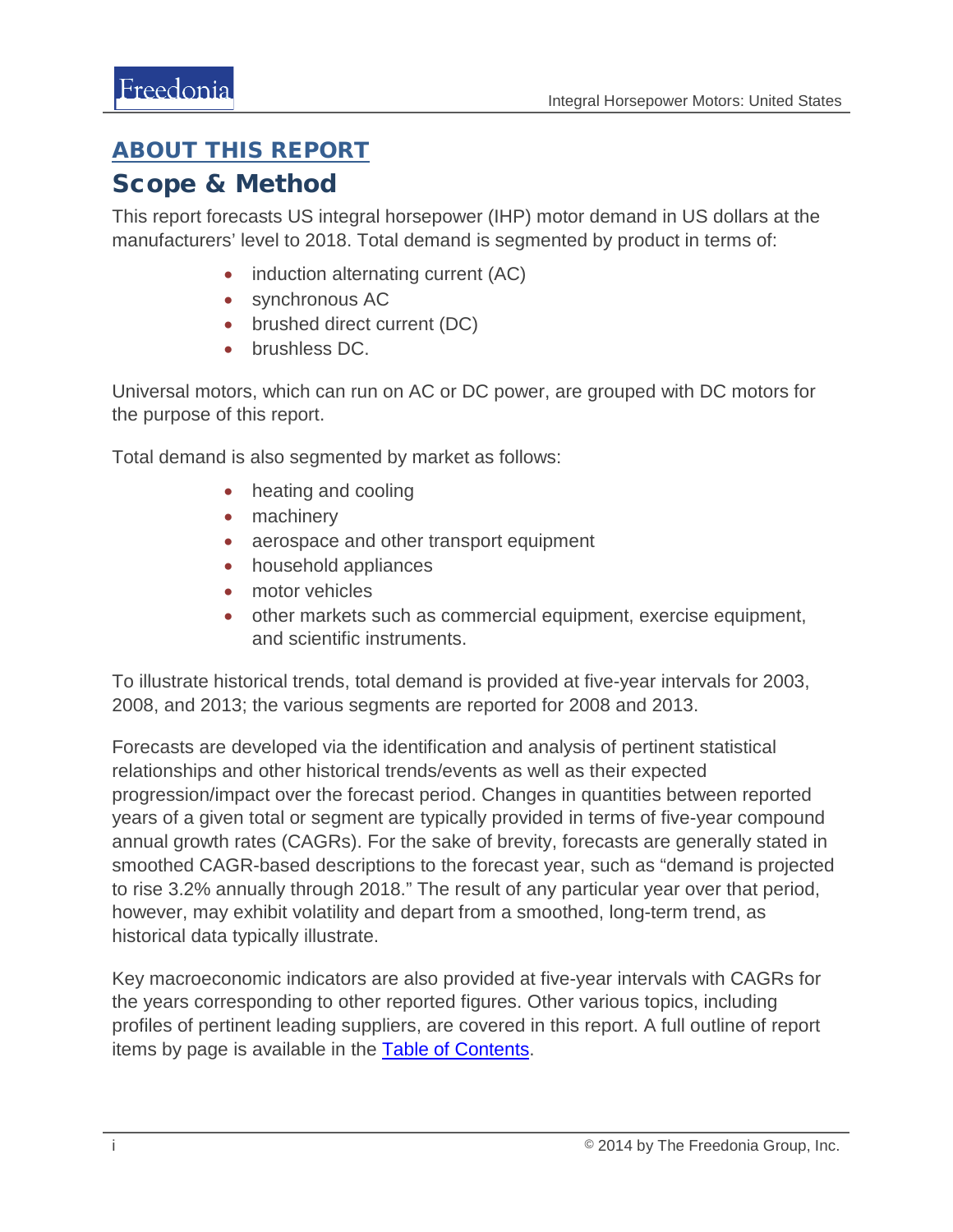

## Sources

*Integral Horsepower Motors: United States* (FF45045) is based on *[Electric Motors](http://www.freedoniagroup.com/DocumentDetails.aspx?ReferrerId=FL-FOCUS&studyid=3238)*, a comprehensive industry study published by The Freedonia Group in December 2014. Reported findings represent the synthesis and analysis of data from various primary, secondary, macroeconomic, and demographic sources including:

- firms participating in the industry, and their suppliers and customers
- government/public agencies
- national, regional, and international non-governmental organizations
- trade associations and their publications
- the business and trade press
- The Freedonia Group Consensus Forecasts dated August 2014
- the findings of other industry studies by The Freedonia Group.

Specific sources and additional resources are listed in the Resources section of this publication for reference and to facilitate further research.

# Industry Codes

The topic of this report is related to the following industry codes:

| <b>NAICS/SCIAN 2007</b>                       |                                   | <b>SIC</b>                     |                              |
|-----------------------------------------------|-----------------------------------|--------------------------------|------------------------------|
| North American Industry Classification System |                                   | <b>Standard Industry Codes</b> |                              |
| 335312                                        | Motor and Generator Manufacturing | 3621                           | <b>Motors and Generators</b> |

# Copyright & Licensing

The full report is protected by copyright laws of the United States of America and international treaties. The entire contents of the publication are copyrighted by The Freedonia Group, Inc.